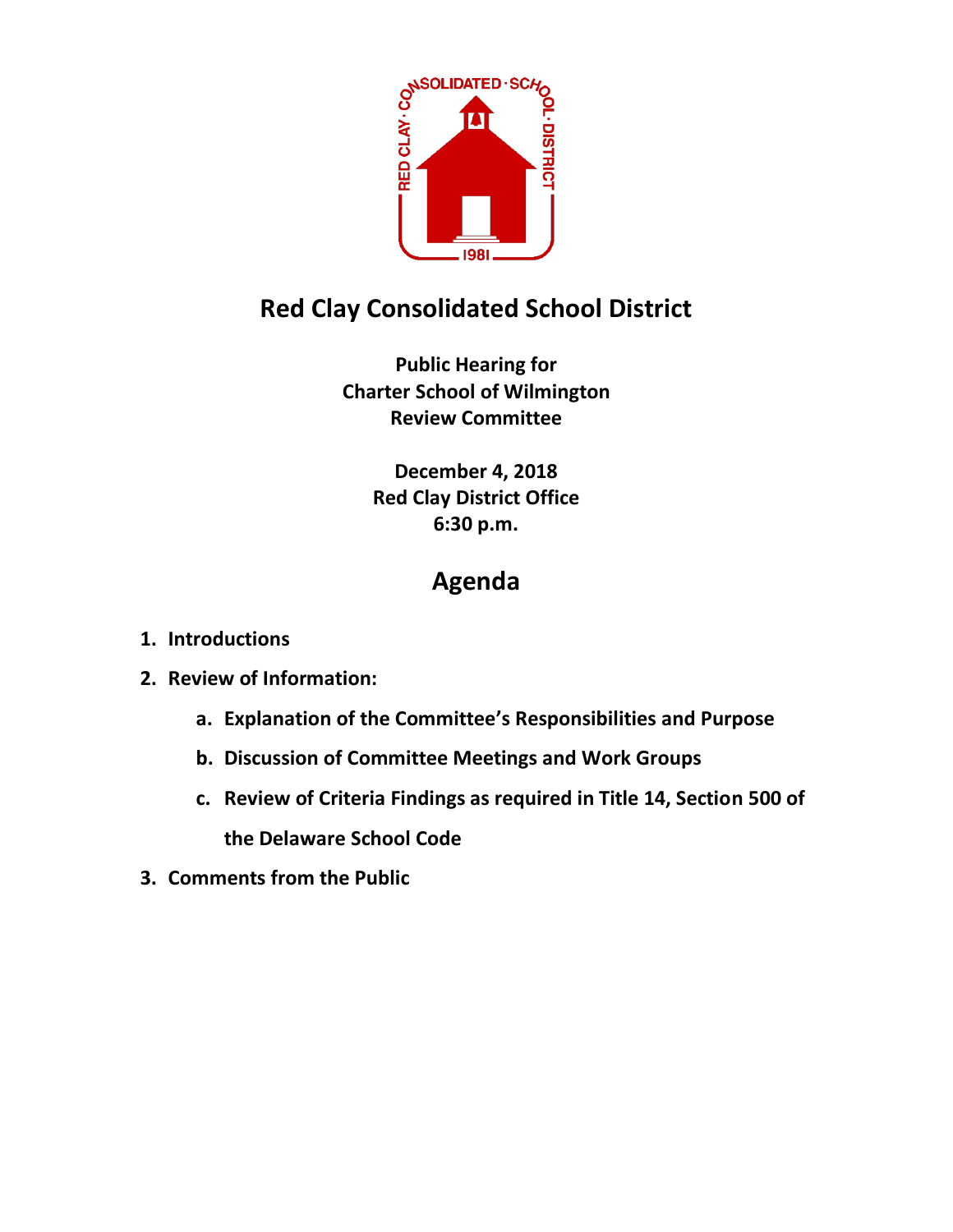## **SUMMARY/ MINUTES- PUBLIC HEARING- CHARTER SCHOOL OF WILMINGTON- 2018 RENEWAL**

Date- December 4, 2018

Location- Red Clay District Office

Time- 6:30 pm

- I. Introductions- Each of the attendees introduced themselves. Meeting attendees included: *Sam Golder, Jason Casper, Pati Nash, Derek Abbott, Samuel Paoli, Angeline Rivello, Donna Urban, Chris Eddy, Jed Desmond, Kendall Massett, Yvonne Johnson, Brooke Balan, Kate Klemas, Darlene O' Neill, Jennifer Ballas, Kelly Coffey*
- II. Sam Golder explained the purpose of the public hearing and read the applicable section from Delaware State Code.
- III. Sam Golder described the process for the Red Clay Charter Renewal Committee. The 2018 committee members were: Sam Golder, Hugh Broomall, Harold Shaw, Sarah Celestin, Gerri Marshall, Ted Boyer, Debbie Roberts, AJ Nowell
- IV. Sam Golder reviewed the committee findings as required in Title 14, Section 500 of Delaware Code. (committee report is public and on the Red Clay website)
- V. Sam Golder asked for comments from the public.
	- a. Kate Klemas- spoke in favor of a ten year renewal, citing the school's history, their outstanding academic performance and Sussex Academy's 10 year renewal.
	- b. Kendall Massett- spoke in favor of a ten year renewal, citing tremendous achievement at CSW. Ms. Massett explained that a ten year renewal would show that Red Clay valued theschool.
	- c. Kelly Coffey- spoke of her personal experience with her own two students, which has been very positive. Ms. Coffey explained that parents move into Red Clay so they have a chance to attend CSW.
	- d. Brooke Balan- spoke of her personal family situation, which has been positive at CSW. She highly recommends a ten year renewal.
	- e. Jen Ballas- spoke in favor of a ten year renewal. She referenced the number of opportunities at CSW and said the school is an example of what a school should be.
	- f. Darlene O' Neill- spoke of CSW as a selling point for Red Clay. Ms. O'Neill also said a ten year renewal would allow the school time to work on other important initiatives like professional development.